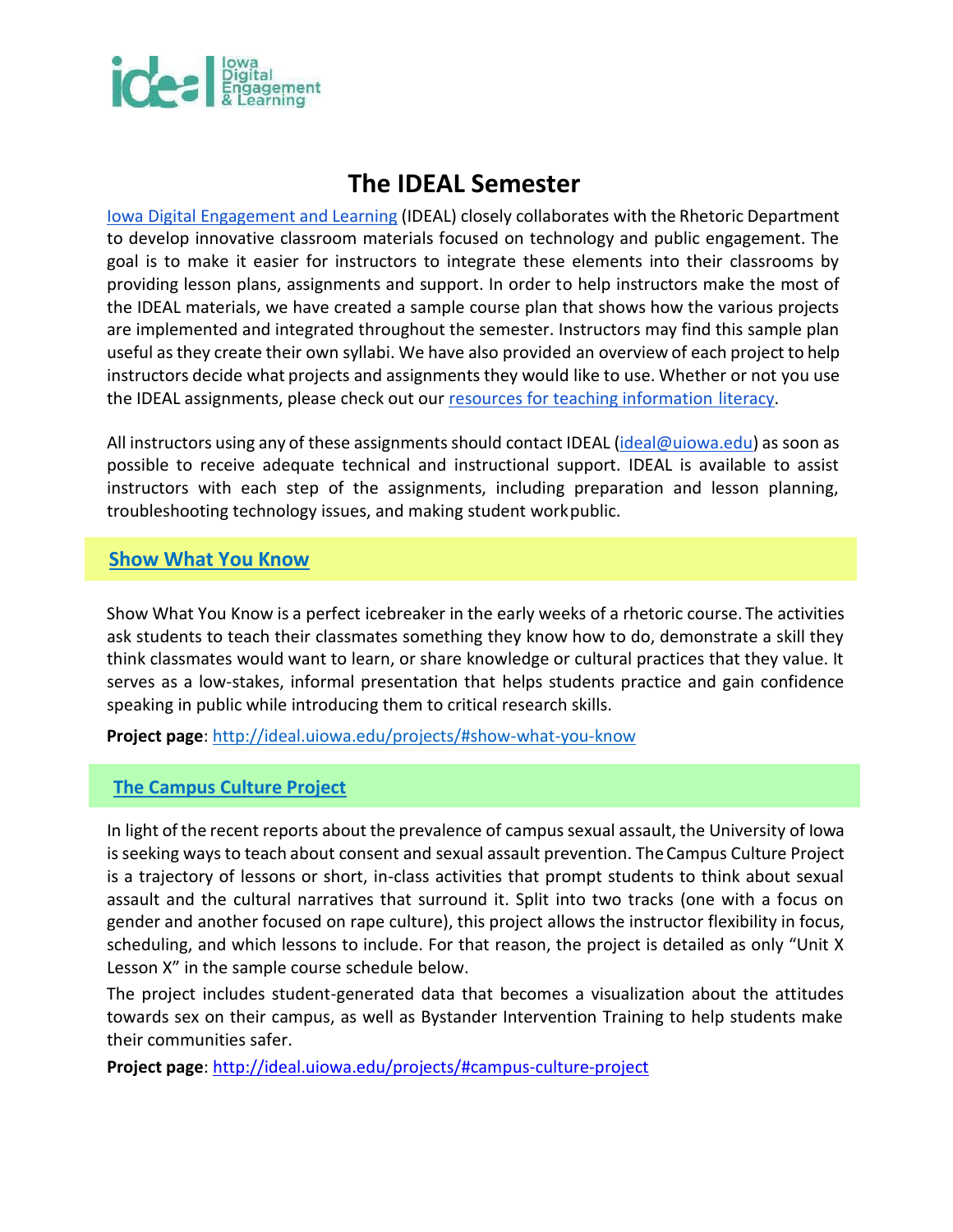

#### **[Rhetoric in Knowledge Communities](http://ideal.uiowa.edu/projects/#rhetoric-in-knowledge-communities)**

This lesson serves as the first major written assignment in a Rhetoric course. It asks students to find a rhetorical artifact related to a knowledge community within their local environment—be that the University of Iowa campus or Iowa City at large. They then analyze the rhetorical effect of that artifact using the terms and concepts they have learned throughout the beginning of the course.

**Project page**:<http://ideal.uiowa.edu/projects/#rhetoric-in-knowledge-communities>

#### **[Archives Alive!](http://ideal.uiowa.edu/projects/#archives-alive)**

This assignment is designed to be the first major speaking assignment in a Rhetoric course. It asks students to delve into the world of primary source material by transcribing a document in the University of Iowa Libraries' [DIY History project.](https://diyhistory.lib.uiowa.edu/) Students then hone research and rhetorical analysis skills by composing a blog post, screencast, and presentation that demonstrate the document's rhetorical construction and its place in history.

**Project page**:<http://ideal.uiowa.edu/projects/#archives-alive>

#### **[Rhetoric of a Public Space Report](http://ideal.uiowa.edu/projects/#iowa-narratives-project)**

This is the second major written assignment; it also lays the foundation for the final speaking assignment. Working in groups, students select a public space that interests them. They research the space, spend time in the space, and document who participates in the space, how they do so, and what rhetorical arguments exist there. Finally they turn these observations into a group report.

**Project page**:<http://ideal.uiowa.edu/projects/#iowa-narratives-project>

#### **[The Iowa Narratives Project](http://ideal.uiowa.edu/projects/#iowa-narratives-project)**

In this project, the second major speaking assignment, students build upon the research they developed in the Rhetoric of a Public Space assignment. Within the space the students chose, they select a story that they think deserves wider recognition. They interview people involved in that story and use the interviews to compose a podcast designed to share the story with a wider audience. They then give a presentation introducing the class to the podcast—using excerpts, photographs and rhetorical strategies to convince the class that the story deserves a wider audience.

**Project page**[: http://ideal.uiowa.edu/projects/#iowa-narratives-project](http://ideal.uiowa.edu/projects/#iowa-narratives-project)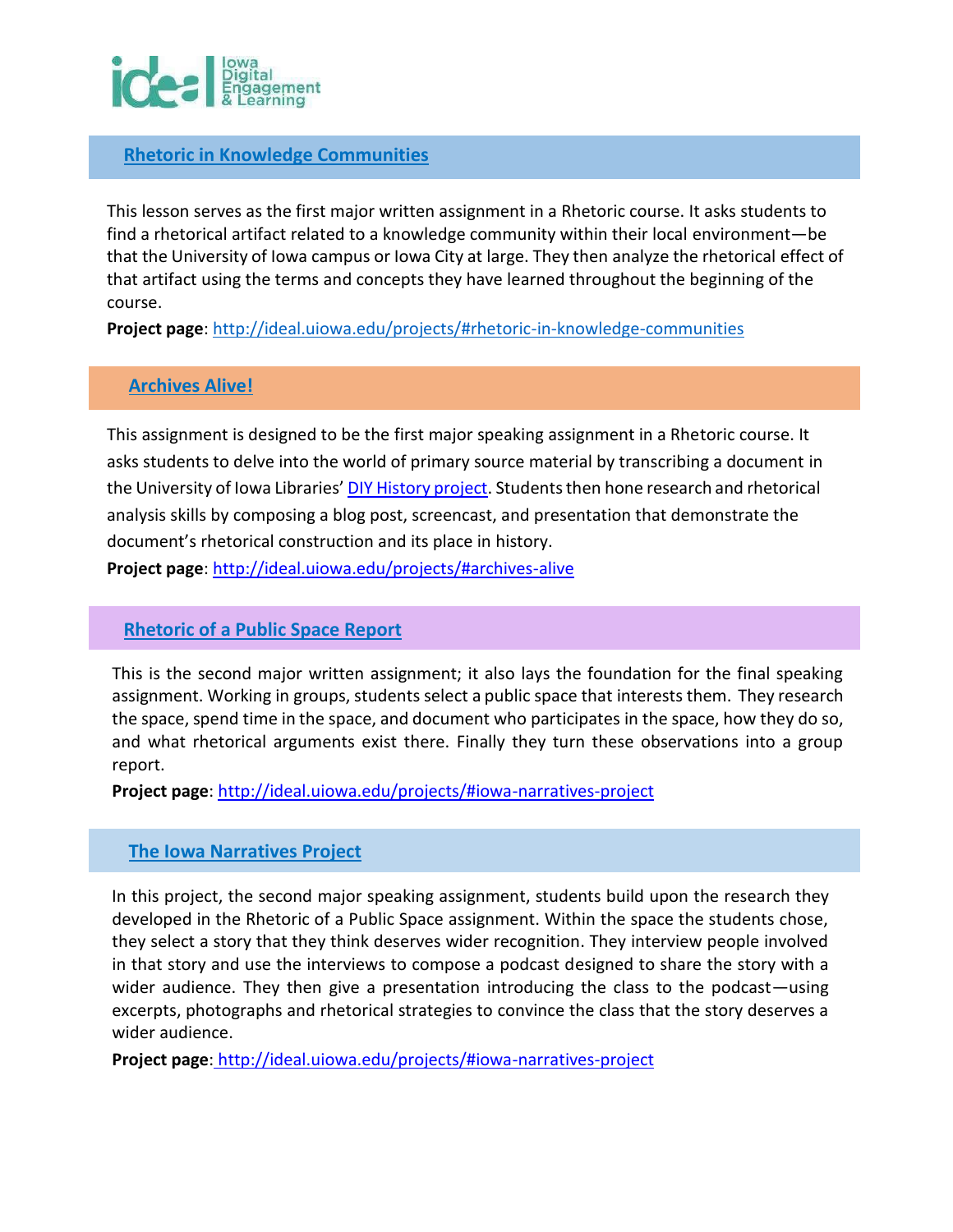

#### **Completing Your Course Schedule**

Some instructors choose to teach each of the IDEAL projects or to schedule one or more of the projects into their syllabus. The course plan below shows one outline for how these projects fit together from week to week. To complete your course schedule, you will need to add specific dates and deadlines as well as your course readings and any other assignments and work with your teaching mentor to ensure the success of your course plan.

| <b>Week One</b> |  |
|-----------------|--|
|-----------------|--|

|                               | <b>Show What You Know</b> In class: Assign Show What You Know (10 min)       |
|-------------------------------|------------------------------------------------------------------------------|
| <b>Campus Culture Project</b> | In class: Introduce the Campus Culture Project (10-15min)<br>Unit 1 Lesson 1 |

### **Week Two**

| <b>Show What You Know</b>                        | In class: Students give the Show What You Know short<br>presentations |
|--------------------------------------------------|-----------------------------------------------------------------------|
| <b>Analyzing Knowledge</b><br><b>Communities</b> | In class: Assign Analyzing Knowledge Communities                      |
| <b>Campus Culture Project</b>                    | In class: Unit 1 Lesson 2                                             |

### **Week Three**

| <b>Show What You Know</b>                        | Outside event: Best of Each Class in the Learning Commons |
|--------------------------------------------------|-----------------------------------------------------------|
| <b>Analyzing Knowledge</b><br><b>Communities</b> | In class: Workshop student drafts                         |
| <b>Campus Culture Project</b>                    | In class: Unit 1 Lesson 3                                 |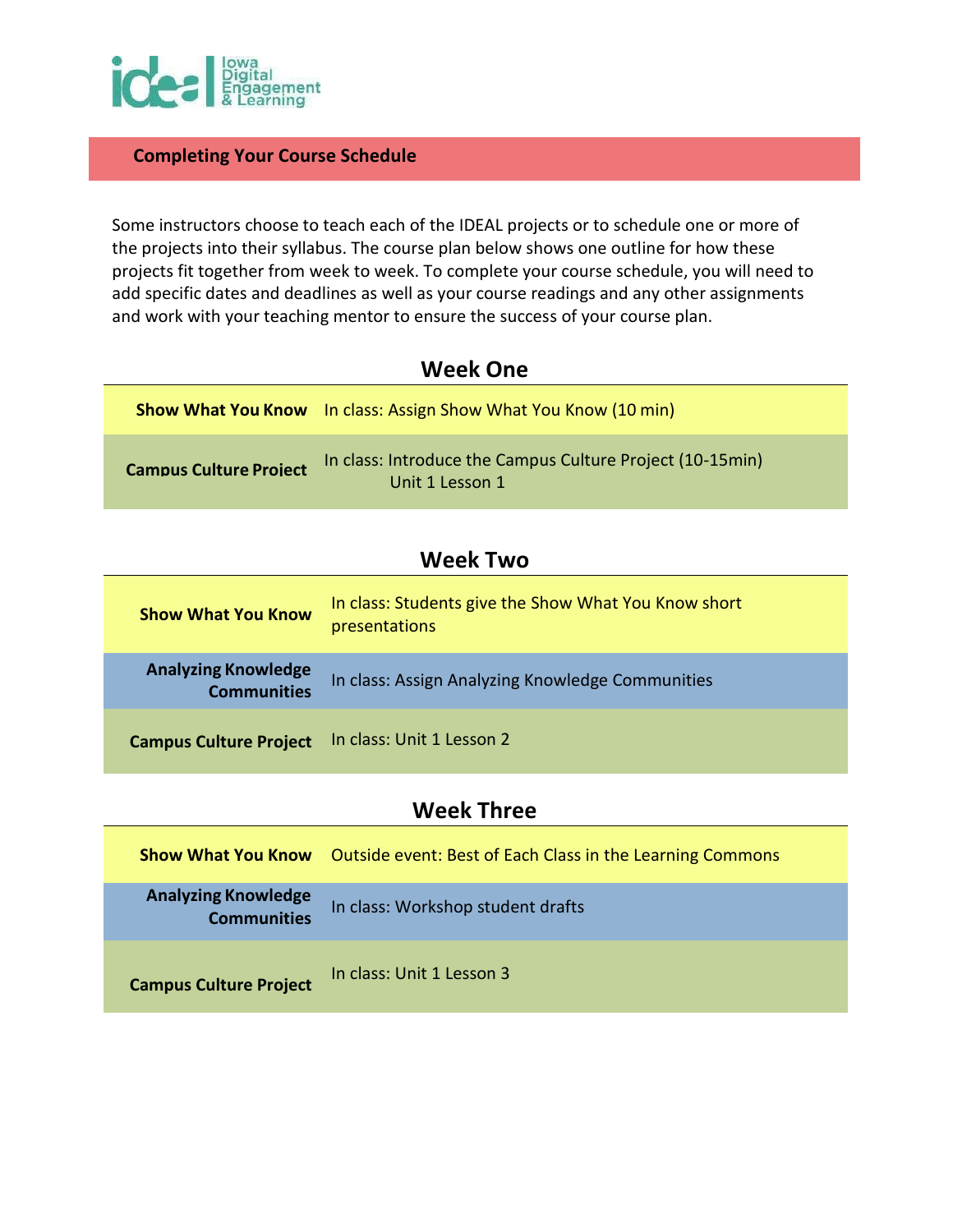

### **Week Four**

| <b>Analyzing Knowledge</b><br><b>Communities</b> | In class: Final drafts due |
|--------------------------------------------------|----------------------------|
| <b>Campus Culture Project</b>                    | In class: Unit 2 Lesson 1  |

## **Week Five**

| <b>Archives Alive!</b>        | In class: Assign Archives Alive!<br><b>Explore DIY History</b><br><b>Visual Bibliography</b><br>Homework: Create DIY log-in and choose document to transcribe |
|-------------------------------|---------------------------------------------------------------------------------------------------------------------------------------------------------------|
| <b>Campus Culture Project</b> | In class: Unit 2 Lesson 2                                                                                                                                     |

## **Week Six**

| <b>Campus Culture Project</b> | In class: Unit 2 Lesson 3                                                                                                                     |
|-------------------------------|-----------------------------------------------------------------------------------------------------------------------------------------------|
| <b>Archives Alive!</b>        | In class: Draft historical analysis and rhetorical analysis<br>Homework: Finish document transcriptions, complete drafts, and<br>begin videos |

## **Week Seven**

| <b>Archives Alive!</b> | In class: Workshop student videos and presentations |
|------------------------|-----------------------------------------------------|
|                        | Homework: Prepare for presentations                 |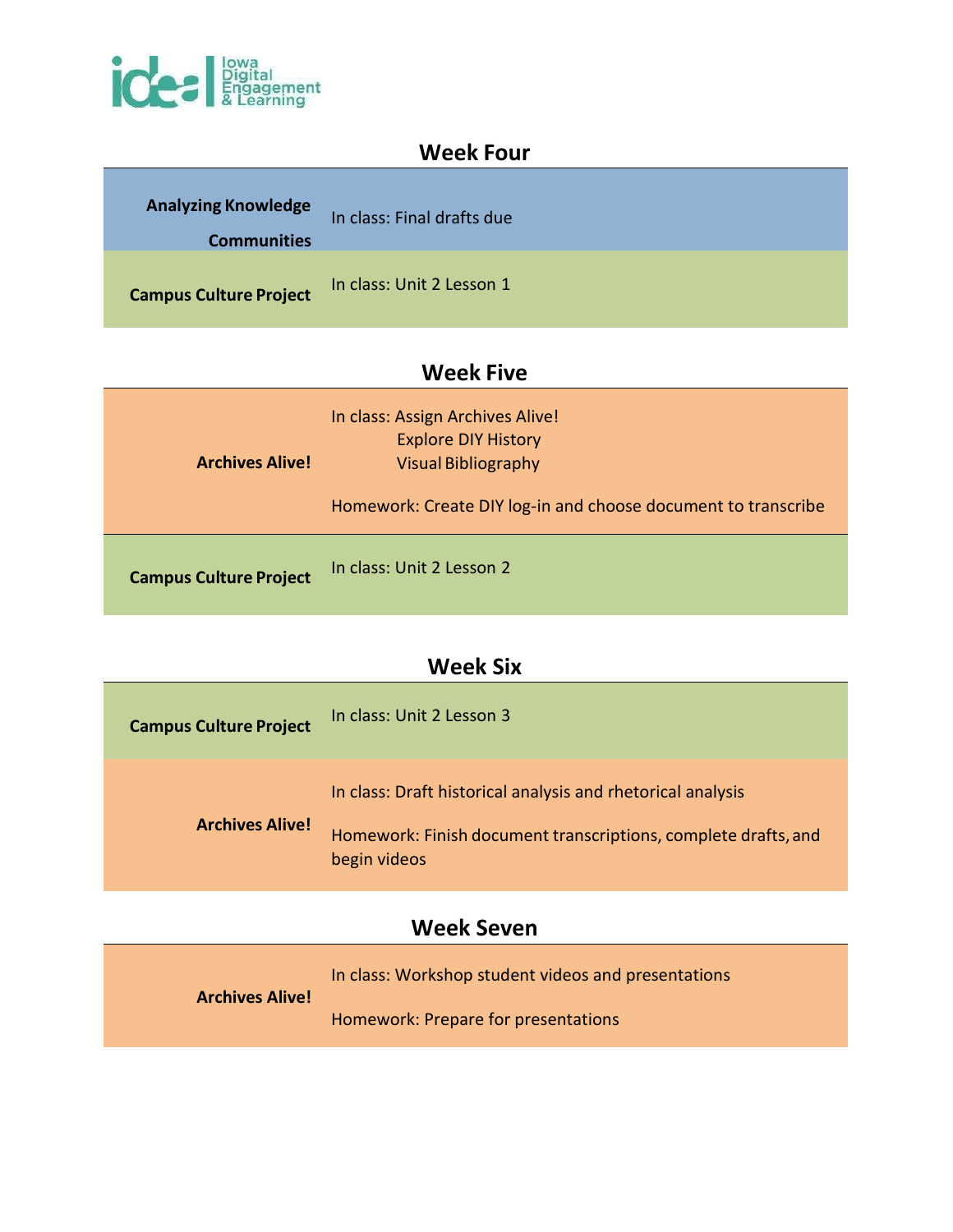

## **Week Eight**

| <b>Campus Culture Project</b> In class: Unit 3 Lesson 1 |                                                                                                               |
|---------------------------------------------------------|---------------------------------------------------------------------------------------------------------------|
| <b>Archives Alive!</b>                                  | In class: Final drafts of Archives Alive! due<br>Final presentations<br><b>Reflections and Upload Content</b> |

### **Week Ten**

| <b>Rhetoric of a Public Space</b> | In class: Assign Rhetoric of a Public Space<br>Homework: Informal Presentation of a proposed space<br>Group collaboration agreement |
|-----------------------------------|-------------------------------------------------------------------------------------------------------------------------------------|
| <b>Campus Culture Project</b>     | In class: Unit 3 Lesson 2                                                                                                           |

## **Week Eleven**

| Rhetoric of a Public Space In class: draft workshop<br>Final drafts and reflections due                   |  |
|-----------------------------------------------------------------------------------------------------------|--|
| $\mathbf{r}$ and $\mathbf{r}$ are all $\mathbf{r}$ and $\mathbf{r}$ are all $\mathbf{r}$ and $\mathbf{r}$ |  |

n class: Unit 3 Lesson 3 **Campus Culture Project** 

> In class: Assign Iowa Narratives Project **Organizing Voices Coggle**

**Iowa Narratives Project** 

Homework: Choose a topic, write the Project Proposal and decide the Collaborative Roles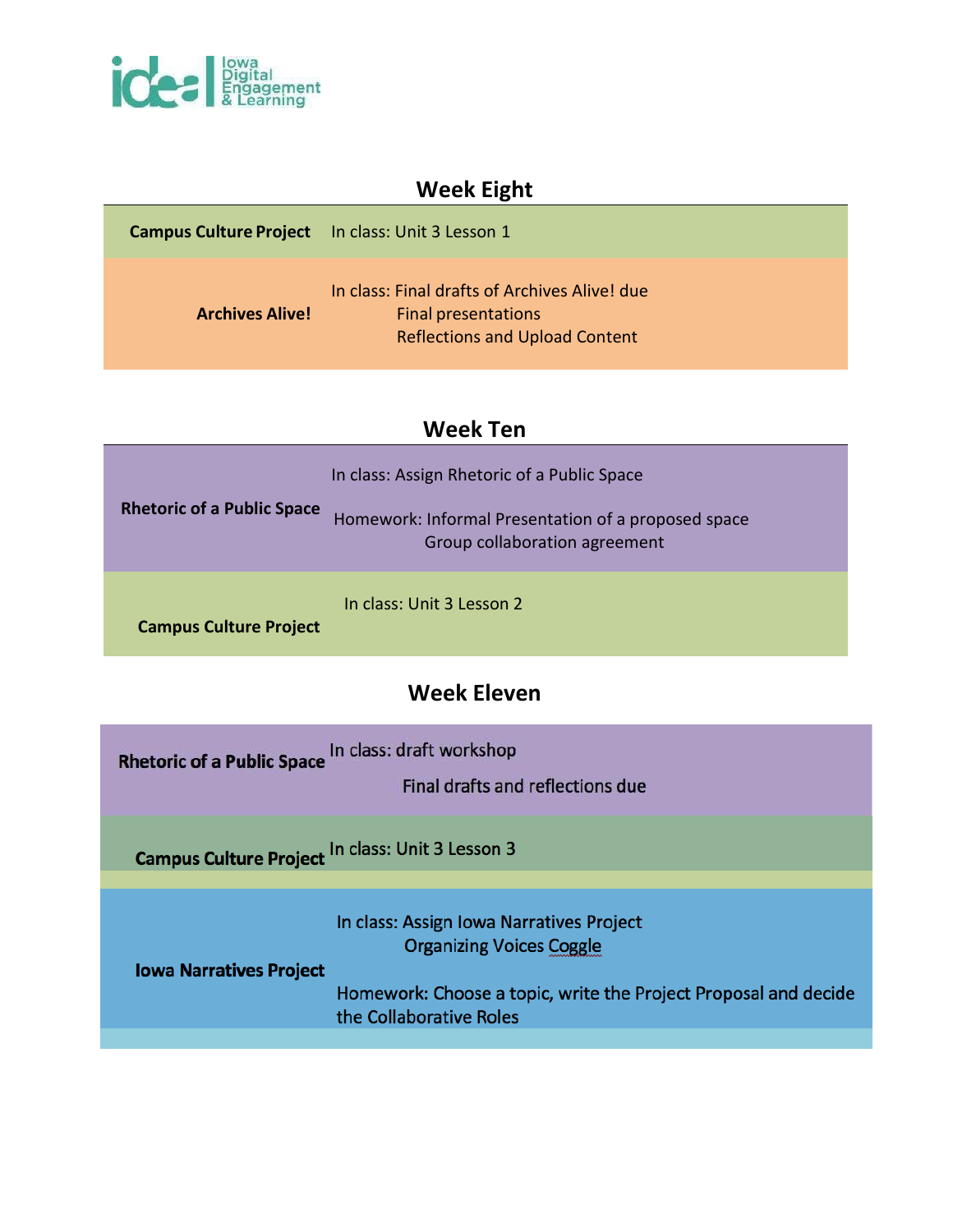

### **Week Twelve**

In class: Audacity workshop

**Iowa Narratives Project** 

Homework: Collecting and recording interviews

### **Week Thirteen**

**Iowa Narratives Project** In class: Script draft workshop

### **Week Fourteen**

**Iowa Narratives Project** In class: Audio draft workshop

## **Week Fifteen**

**Iowa Narratives Project** In class: Final drafts and presentations

#### **Creative Commons Licensing**

This assignment is licensed under a [Creative Commons Attribution 3.0 License.](http://creativecommons.org/licenses/by/3.0/) Anyone in the world is free to read, download, adapt, change, translate, and share it with others. The only condition is that you attribute the assignment to Iowa Digital Engagement and Learning (IDEAL.uiowa.edu): give [appropriate credit, p](http://creativecommons.org/licenses/by/3.0/)rovide a link to the license, and [indicate if changes](http://creativecommons.org/licenses/by/3.0/)  [were made. Y](http://creativecommons.org/licenses/by/3.0/)ou may do so in any reasonable manner, but not in any way that suggests the licensor endorses you or your use. For more information on copyright click [here.](http://guides.lib.uiowa.edu/copyright)